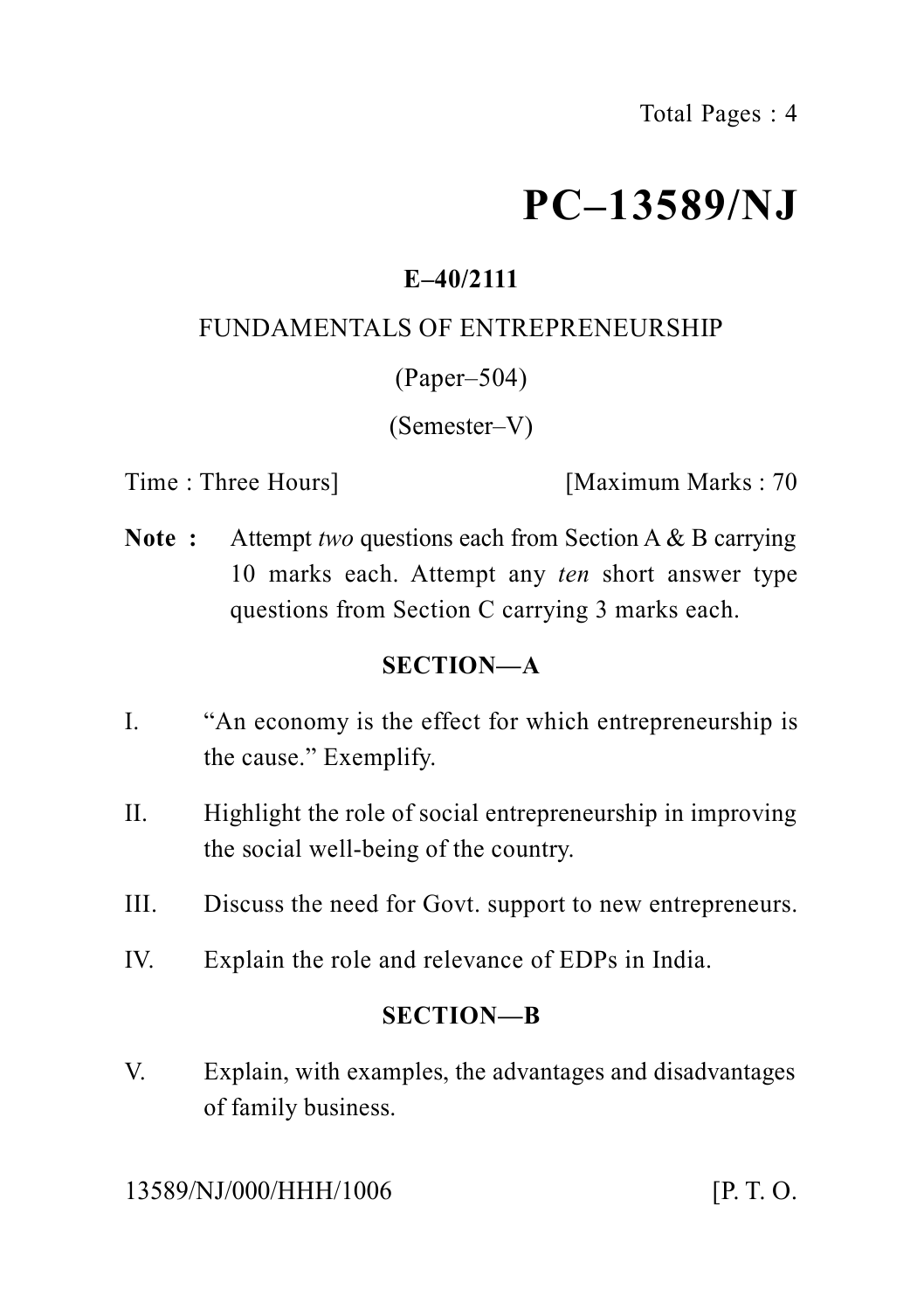- VI. Make an investigation into various business opportunities available for entrepreneurs in our country.
- VII. What are the requirements of entrepreneurial sustainability? Explain.
- VIII. Critically evaluate the role of functions of angel investors.

## **SECTION—C (Compulsory Question)**

- IX. Write short notes on any *ten* :
	- 1. Economic development.
	- 2. Psychological needs for entrepreneurship.
	- 3. Achievements of EDPs.
	- 4. Technopreneurship.
	- 5. Intrapreneurship.
	- 6. Dimensions of entrepreneurship.
	- 7. Private equity.
	- 8. Venture capital.
	- 9. Self help groups.
	- 10. Economic Analysis.
	- 11. Business Groups.
	- 12. Technological Analysis.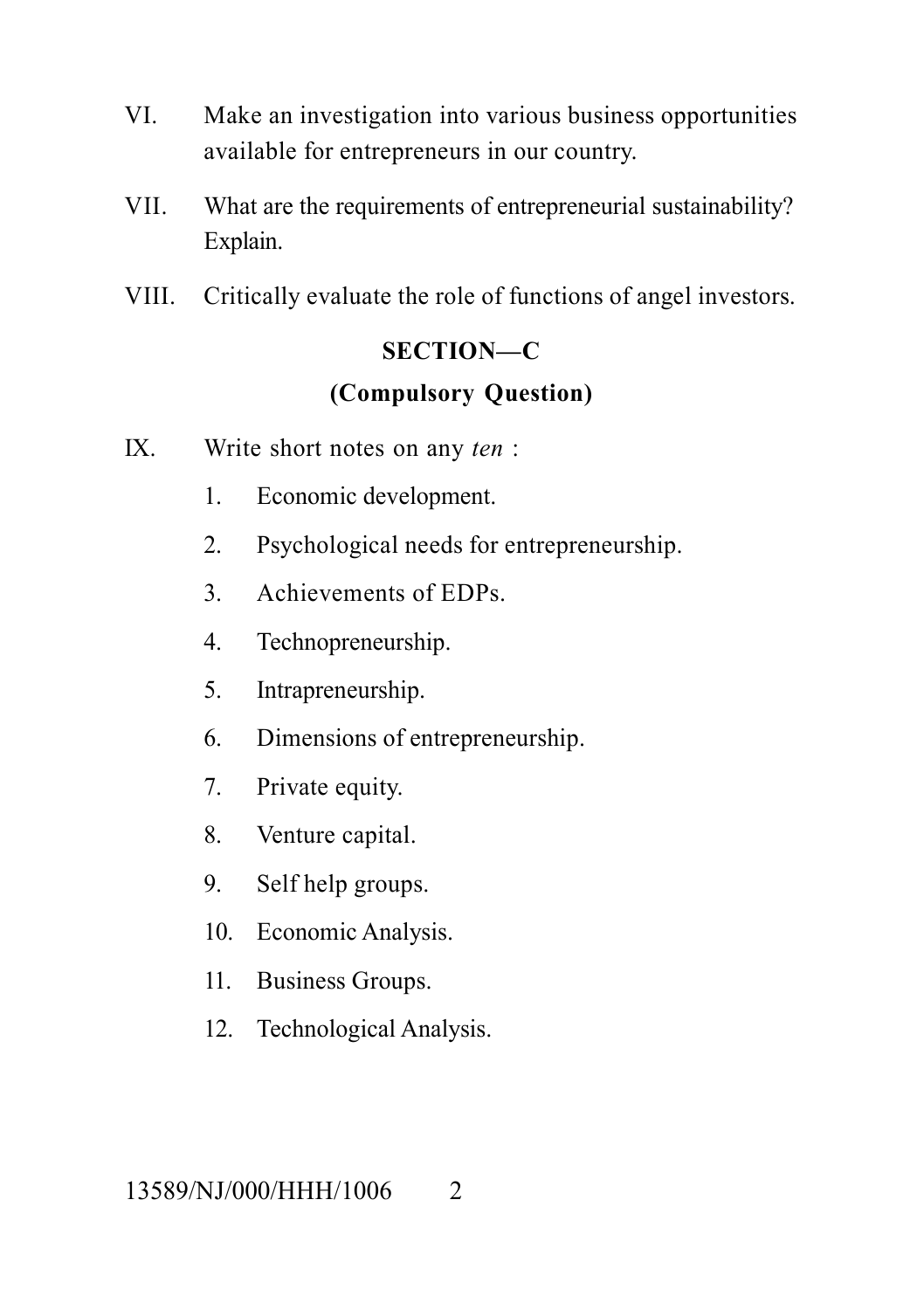## **PUNJABI VERSION**

PUNJABI VERSION<br>ਨੋਟ : ਭਾਗ A ਅਤੇ B ਵਿਚੋਂ *ਦੋ–ਦੋ* ਪ੍ਰਸ਼ਨ ਕਰੋ। ਹਰੇਕ ਪ੍ਰਸ਼ਨ ਦੇ<br>10 ਅੰਕ ਹਨ। ਭਾਗ C ਵਿਚਲੇ ਕੋਈ *ਦਸ* ਸੰਖੇਪ ਉੱਤਰ ਵਾਲੇ<br>ਪੁਸ਼ਨ ਕਰੋ। ਹਰੇਕ ਪੁਸ਼ਨ ਦੇ 3 ਅੰਕ ਹਨ। PUNJABI VERSION<br>ਭਾਗ A ਅਤੇ B ਵਿਚੋਂ *ਦੋ–ਦੋ* ਪ੍ਰਸ਼ਨ ਕਰੋ। ਹਰੇਕ ਪ੍ਰਸ਼ਨ ਦੇ<br>10 ਅੰਕ ਹਨ। ਭਾਗ C ਵਿਚਲੇ ਕੋਈ *ਦਸ* ਸੰਖੇਪ ਉੱਤਰ ਵਾਲੇ<br>ਪ੍ਰਸ਼ਨ ਕਰੋ। ਹਰੇਕ ਪ੍ਰਸ਼ਨ ਦੇ 3 ਅੰਕ ਹਨ। **ਨੋਟ :** ਭਾਗ A ਅਤੇ B ਵਿਚੋਂ *ਦੋ–ਦੋ* ਪ੍ਰਸ਼ਨ ਕਰੋ। ਹਰੇਕ ਪ੍ਰਸ਼ਨ ਦੇ<br>10 ਅੰਕ ਹਨ। ਭਾਗ C ਵਿਚਲੇ ਕੋਈ *ਦਸ* ਸੰਖੇਪ ਉੱਤਰ ਵਾਲੇ<br>ਪ੍ਰਸ਼ਨ ਕਰੋ। ਹਰੇਕ ਪ੍ਰਸ਼ਨ ਦੇ 3 ਅੰਕ ਹਨ।

### Bwg**—A**

- I. "ArQcwrw Aijhw kwrj h u Mdw h Y ijs leI a u~dmSIlqw **ਭਾਗ—A**<br>"ਅਰਥਚਾਰਾ ਅਜਿਹਾ ਕਾਰਜ ਹੁੰਦਾ ਹੈ ਜਿਸ ਲਈ ਉੱਦਮਸ਼ੀਲਤਾ<br>ਕਾਰਨ ਹੁੰਦੀ ਹੈ।" ਉਦਾਹਰਣਾਂ ਨਾਲ ਚਰਚਾ ਕਰੋ।<br>ਦੇਸ਼ ਦੀ ਸਮਾਜਿਕ ਸਿਹਤ ਨੂੰ ਸੁਧਾਰਨ ਲਈ ਸਮਾਜਿਕ ਉੱਦਮਸ਼ੀਲਤਾ
- I. "ਅਰਥਚਾਰਾ ਅਜਿਹਾ ਕਾਰਜ ਹੁੰਦਾ ਹੈ ਜਿਸ ਲਈ ਉੱਦਮਸ਼ੀਲਤਾ<br>ਕਾਰਨ ਹੁੰਦੀ ਹੈ।" ਉਦਾਹਰਣਾਂ ਨਾਲ ਚਰਚਾ ਕਰੋ।<br>II. ਵੇਸ਼ ਦੀ ਸਮਾਜਿਕ ਸਿਹਤ ਨੂੰ ਸੁਧਾਰਨ ਲਈ ਸਮਾਜਿਕ ਉੱਦਮਸ਼ੀਲਤਾ<br>ਦੀ ਭੂਮਿਕਾ ਵਿਚਾਰੋ। ਕਾਰਨ ਹੁੰਦੀ ਹੈ।'' ਉਦਾਹਰਣਾਂ ਨਾਲ ਚਰਚਾ ਕਰੋ।<br>ਦੇਸ਼ ਦੀ ਸਮਾਜਿਕ ਸਿਹਤ ਨੂੰ ਸੁਧਾਰਨ ਲਈ ਸਮਾਜਿਕ ਉੱਦਮਸ਼ੀਲਤਾ<br>ਦੀ ਭੂਮਿਕਾ ਵਿਚਾਰੋ।<br>ਨਵੇਂ ਉੱਦਮੀਆਂ ਲਈ ਸਰਕਾਰੀ ਸਮਰਥਨ ਦੀ ਲੋੜ ਦਾ ਉਲੇਖ<br>ਕੂਰੋ। III. nv yN a u~dmIAW leI srkwrI smrQn dI l oV dw a ul yK
- ਨਵੇਂ ਉੱਦਮੀਆਂ ਲਈ ਸਰਕਾਰੀ ਸਮਰਥਨ ਦੀ ਲੋੜ ਦਾ ਉਲੇਖ<br>ਕਰੋ।<br>ਭਾਰਤ ਵਿਚ EDPs ਦੀ ਭੂਮਿਕਾ ਅਤੇ ਇਨ੍ਹਾਂ ਦੀ ਸਾਰਥਕਤਾ<br>ਵਿਚਾਰੋ। III. ਨਵੇਂ ਉੱਦਮੀਆਂ ਲਈ ਸਰਕਾਰੀ ਸਮਰਥਨ ਦੀ ਲੋੜ ਦਾ ਉਲੇਖ<br>ਕਰੋ।<br>IV. ਭਾਰਤ ਵਿਚ EDPs ਦੀ ਭੂਮਿਕਾ ਅਤੇ ਇਨ੍ਹਾਂ ਦੀ ਸਾਰਥਕਤਾ<br>ਵਿਚਾਰੋ।
- ਭਾਰਤ ਵਿਚ EDPs ਦੀ ਭੂਮਿਕਾ ਅਤੇ ਇਨ੍ਹਾਂ ਦੀ ਸਾਰਥਕਤਾ

#### Bwg**—B**

- ਵਿਚਾਰੋ।<br>ਭਾਗ—B<br>V. ਪਰਿਵਾਰਕ ਵਪਾਰ ਦੇ ਲਾਭਾਂ ਅਤੇ ਹਾਨੀਆਂ ਦੀ ਉਦਾਹਰਣਾਂ ਨਾਲ<br>ਚਰਚਾ ਕਰੋ। ਪਰਿਵਾਰਕ ਵਪਾਰ ਦੇ ਲਾਭਾਂ ਅਤੇ ਹਾਨੀਆਂ ਦੀ ਉਦਾਹਰਣਾਂ ਨਾਲ<br>ਚਰਚਾ ਕਰੋ।<br>ਸਾਡੇ ਦੇਸ਼ ਵਿਚ ਵਿਭਿੰਨ ਵਪਾਰਕ ਮੌਕਿਆਂ ਦੀ, ਉੱਦਮੀਆਂ<br>ਵਾਸਤੇ ੳਪਲਬਧਤਾ ਦੀ ਛਾਣਬੀਣ ਕਰੋ। V. ਪਰਿਵਾਰਕ ਵਪਾਰ ਦੇ ਲਾਭਾਂ ਅਤੇ ਹਾਨੀਆਂ ਦੀ ਉਦਾਹਰਣਾਂ ਨਾਲ<br>ਚਰਚਾ ਕਰੋ।<br>VI. ਸਾਡੇ ਦੇਸ਼ ਵਿਚ ਵਿਭਿੰਨ ਵਪਾਰਕ ਮੌਕਿਆਂ ਦੀ, ਉੱਦਮੀਆਂ<br>ਵਾਸਤੇ ਉਪਲਬਧਤਾ ਦੀ ਛਾਣਬੀਣ ਕਰੋ।
- VI. ਸਾਡੇ ਦੇਸ਼ ਵਿਚ ਵਿਭਿੰਨ ਵਪਾਰਕ ਮੌਕਿਆਂ ਦੀ, ਉੱਦਮੀਆਂ<br>ਵਾਸਤੇ ਉਪਲਬਧਤਾ ਦੀ ਛਾਣਬੀਣ ਕਰੋ।<br>VII. ਉੱਦਮੀਆਂ ਦੀ ਨਿੱਭਣਯੋਗਤਾ ਲਈ ਲਾਜ਼ਮੀ ਲੋੜਾਂ ਵਿਚਾਰੋ। VI. ਸਾਡੇ ਦੇਸ਼ ਵਿਚ ਵਿਭਿੰਨ ਵਪਾਰਕ ਮੌਕਿਆਂ ਦੀ, ਉੱਦਮੀਆਂ<br>ਵਾਸਤੇ ਉਪਲਬਧਤਾ ਦੀ ਛਾਣਬੀਣ ਕਰੋ।<br>VII. ਉੱਦਮੀਆਂ ਦੀ ਨਿੱਭਣਯੋਗਤਾ ਲਈ ਲਾਜ਼ਮੀ ਲੋੜਾਂ ਵਿਚਾਰੋ।<br>13589/NI/000/HHH/1006 = 3
- 

13589/NJ/000/HHH/1006 3 [P. T. O.